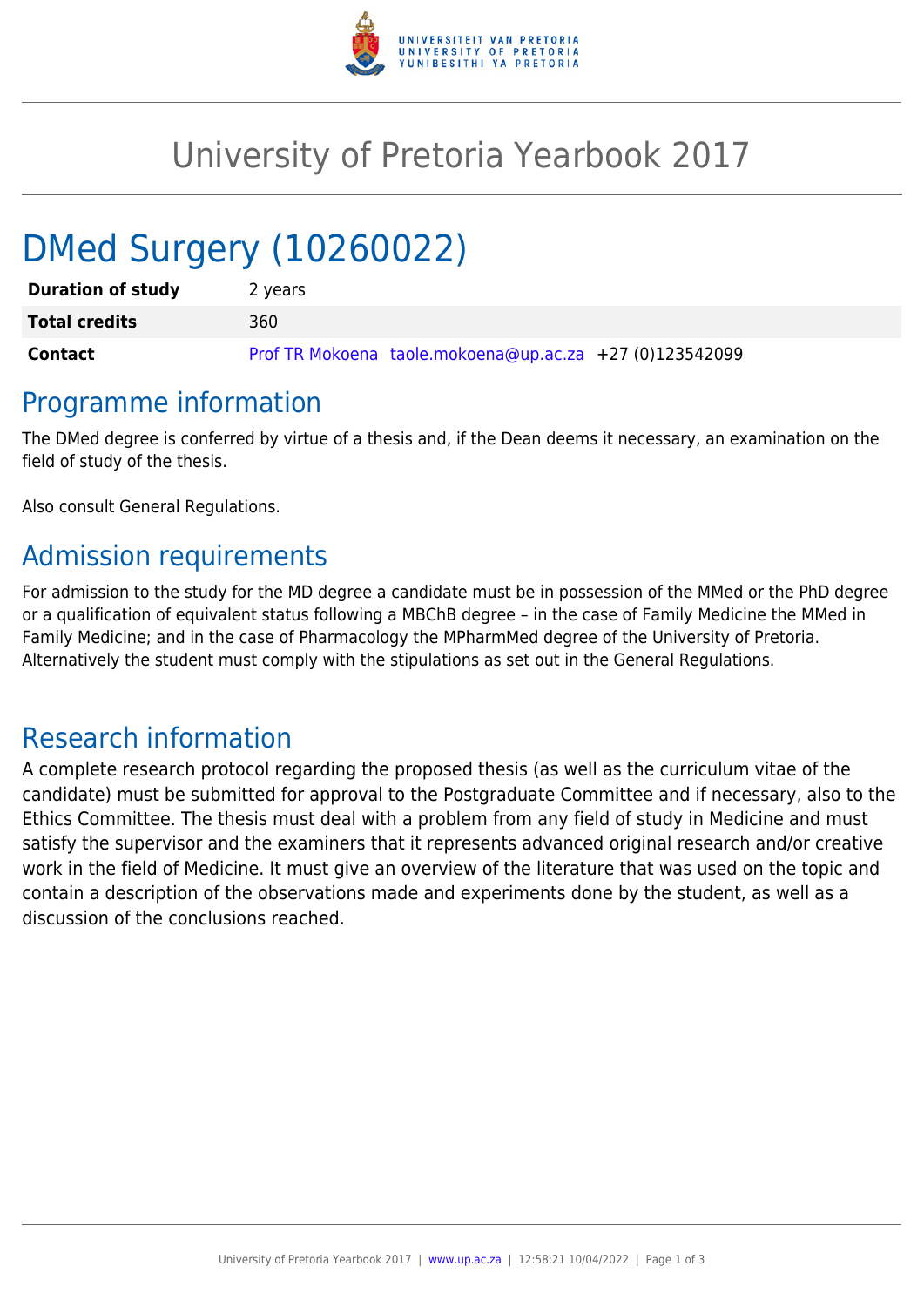

# Curriculum: Year 1

**Minimum credits: 360**

### **Core modules**

#### **Thesis: Surgery 991 (CHR 991)**

| <b>Module credits</b>         | 480.00                                     |
|-------------------------------|--------------------------------------------|
| <b>Prerequisites</b>          | No prerequisites.                          |
| Language of tuition           | Afrikaans and English is used in one class |
| <b>Academic organisation</b>  | Surgery                                    |
| <b>Period of presentation</b> | Year                                       |